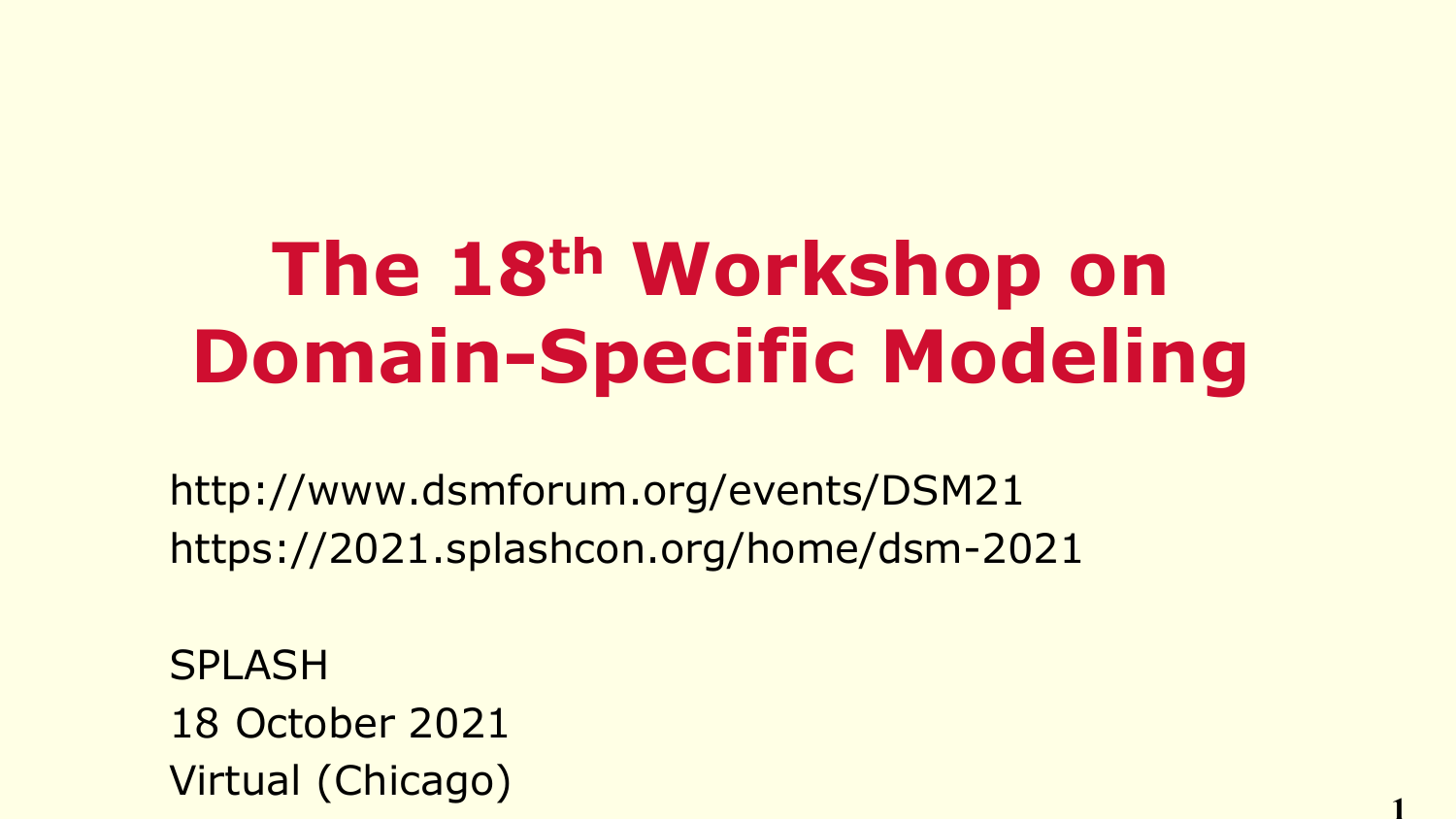# **Objectives**

- Attempt to discuss, share and solve challenging problems
- See others' work, DSM languages, tools etc.
- Intensive collaborative sessions with group work
- Have something to report to community
- Have fun!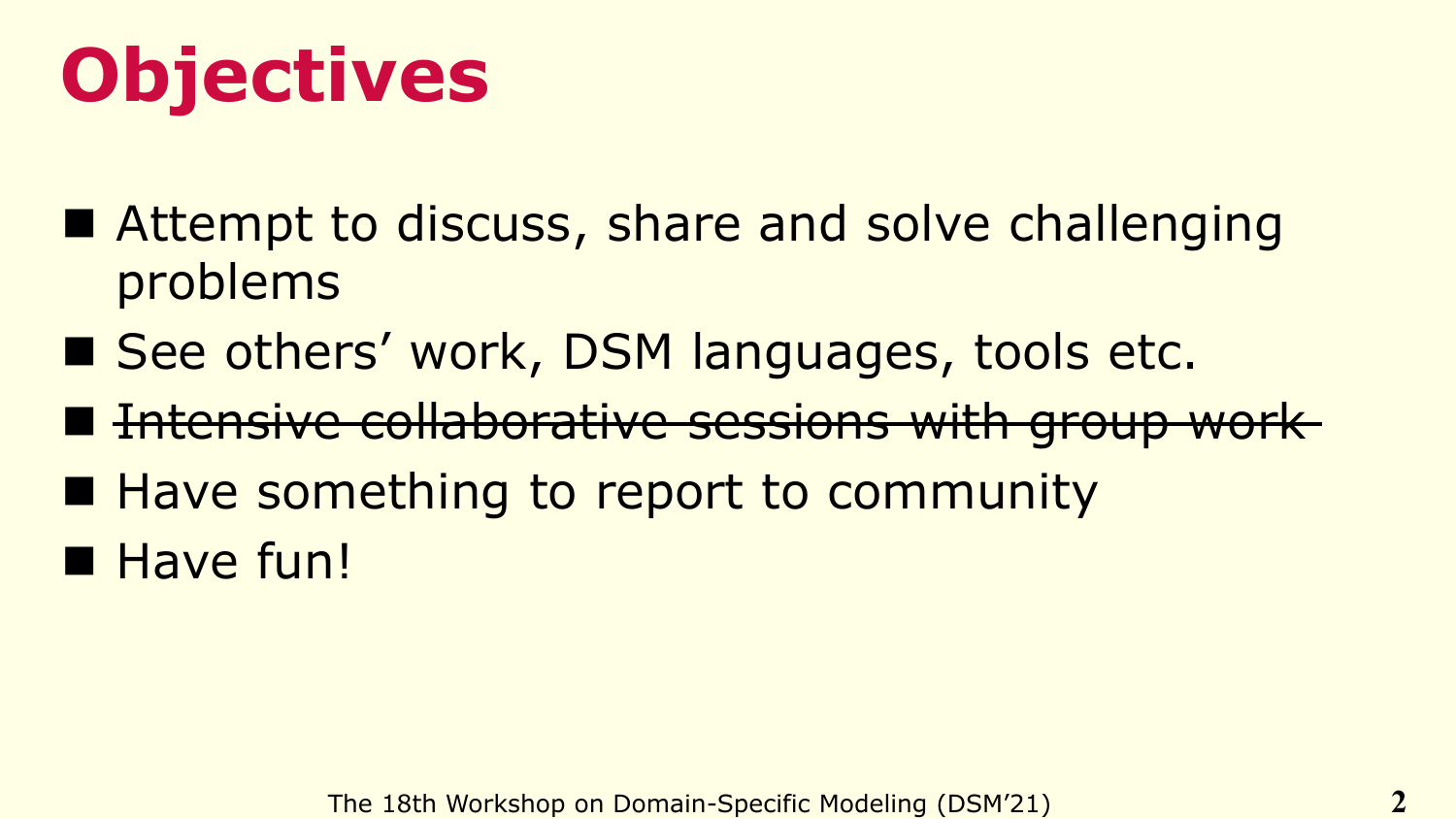## **About DSM workshops**

- BOF at OOPSLA'00
- First DSVL workshop at OOPSLA'01
- 10<sup>th</sup> DSM workshop at SPLASH'11
- $\blacksquare$  18<sup>th</sup> DSM workshop first virtual workshop
	- Discord + Zoom
	- $-$  Twitter:  $\#$ dsm2021





- Special issues on Domain-Specific Modeling
	- Journal of Visual Languages and Computing, Vol. 15., 3-4, 2004
	- IEEE Software, Jul/Aug, 2009
	- Software & Systems Modeling, Volume 13, Issue 1, 2014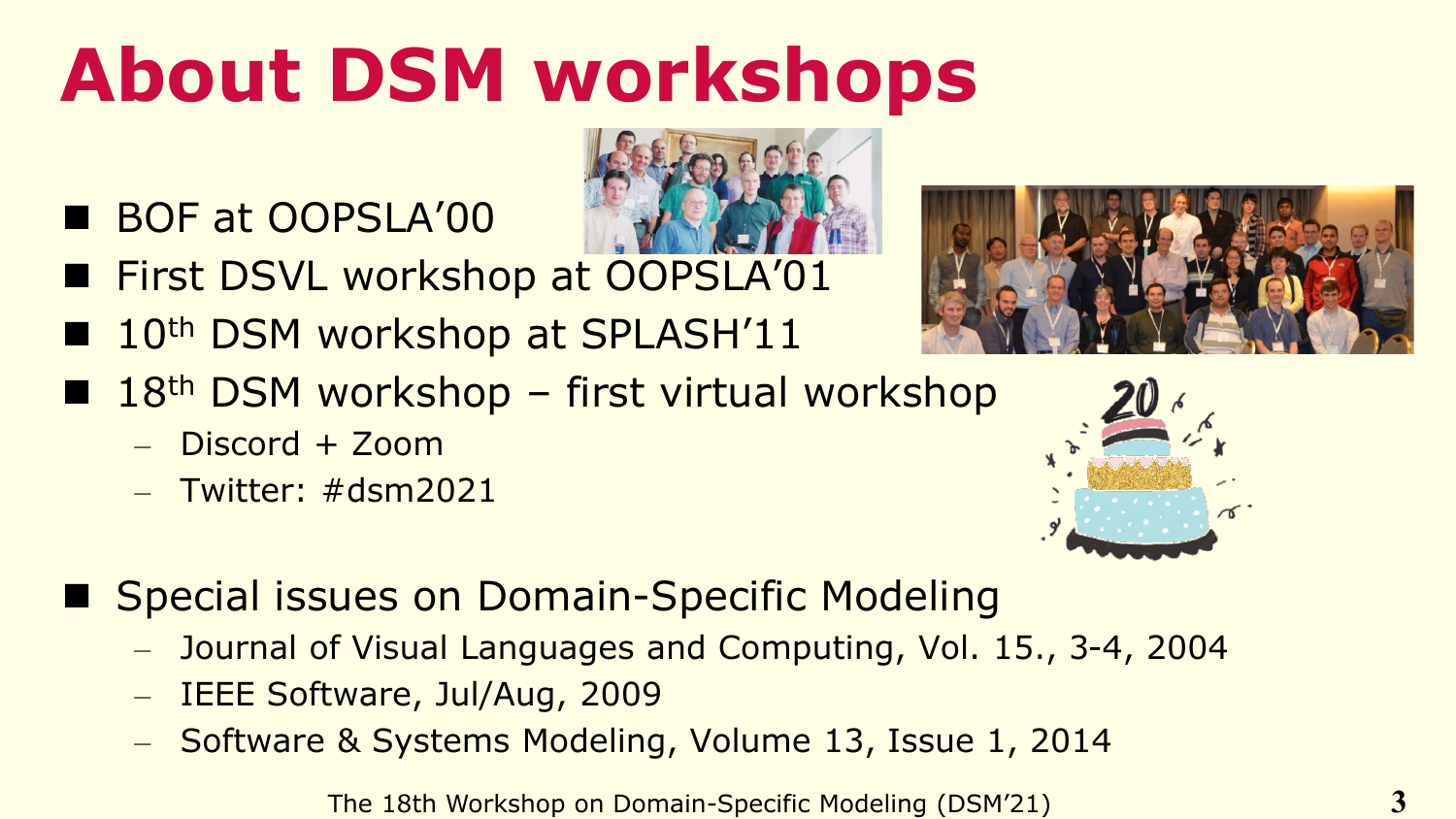### **Some demonstrated languages**

















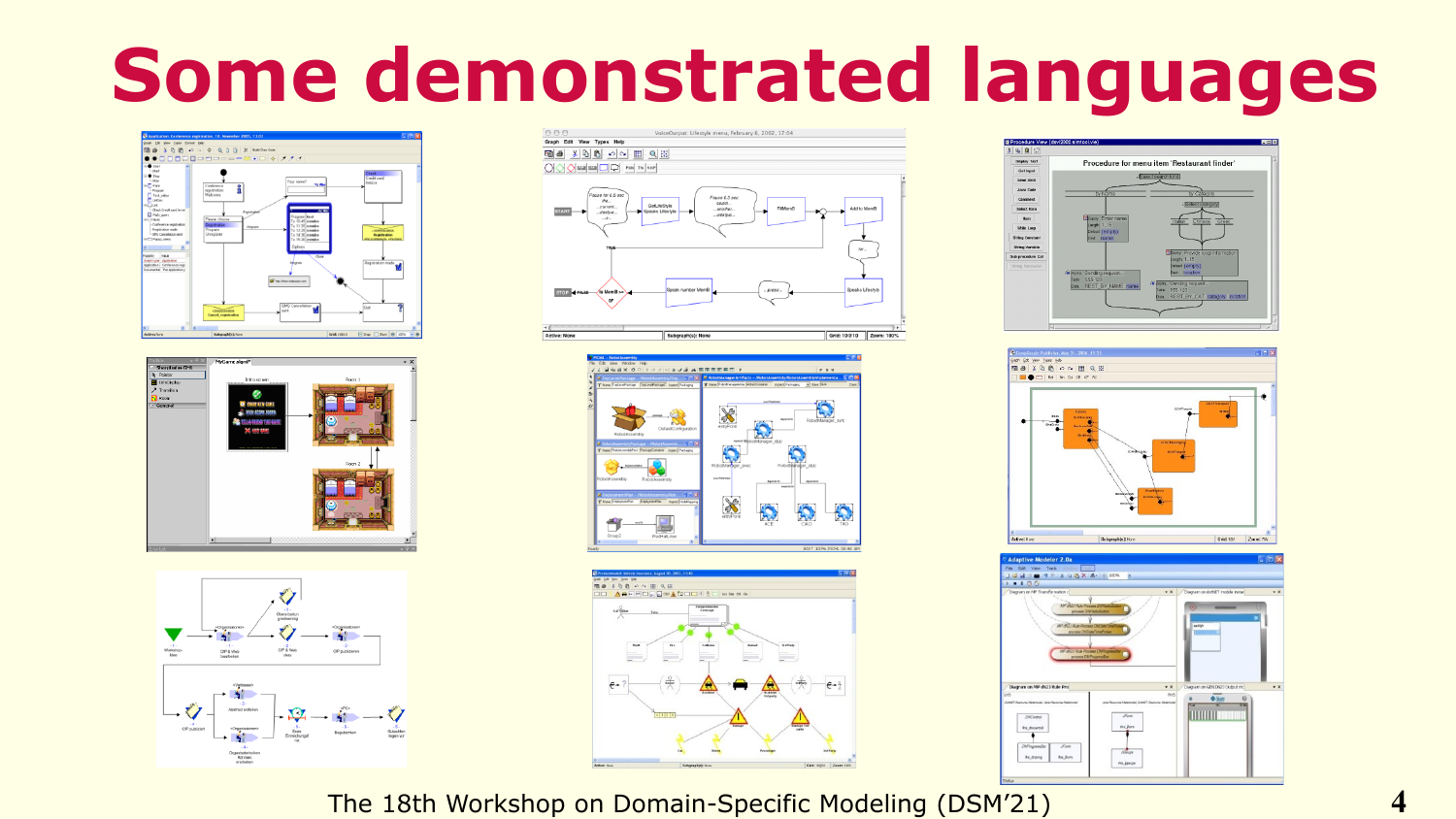# **What is Domain-Specific Modeling**

■ Captures domain knowledge (as opposed to code)

- Uses domain abstractions
- Applies domain concepts and rules as modeling constructs
- Narrow down the design space
- Lets people design using domain terms
	- **→** Apply familiar terminology
	- **→ Solve the RIGHT problems!**
	- **→ Solve problems only ONCE!**

■ Often aims at generation of production code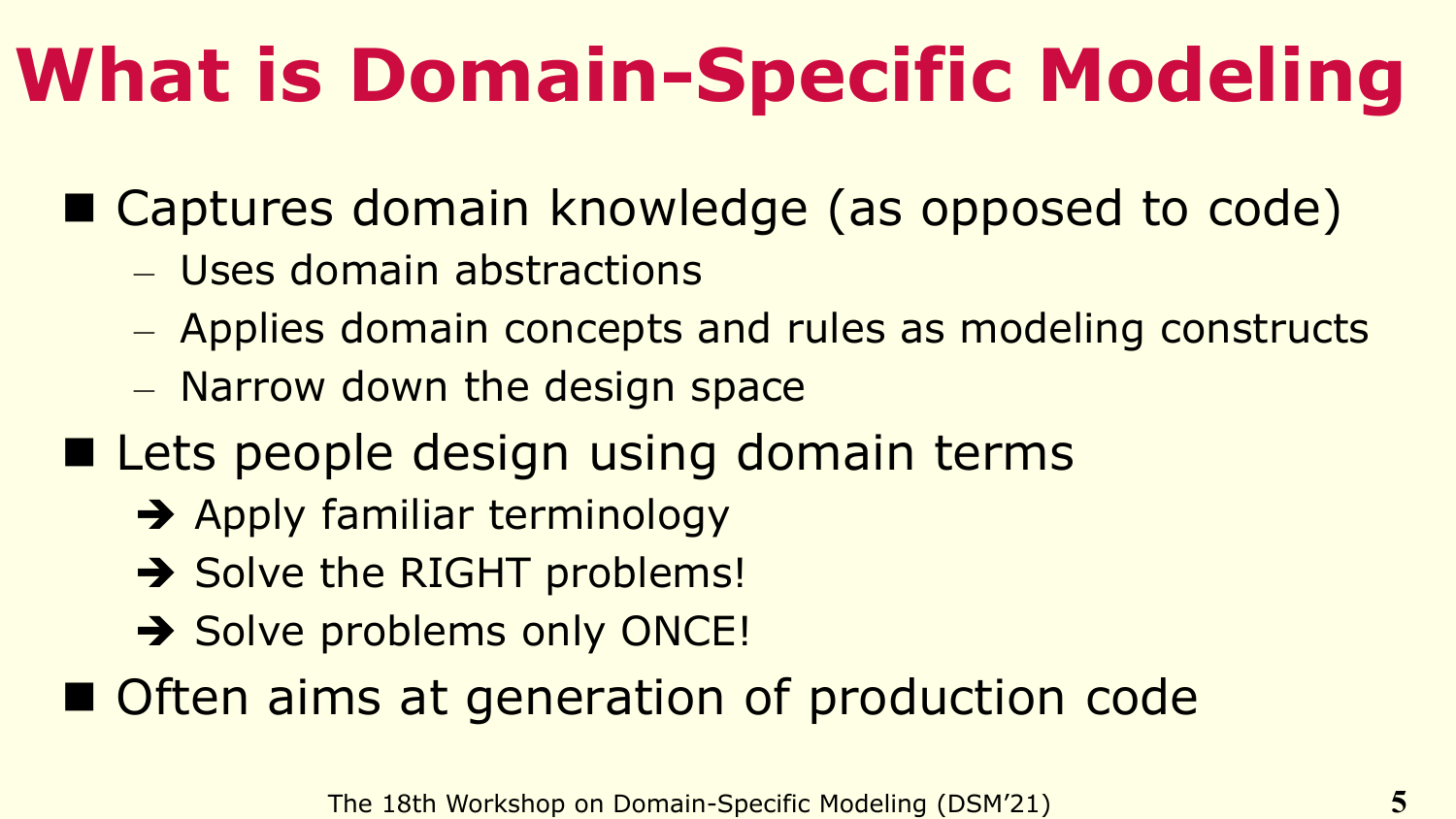## **About submissions**

- 9 submissions
- Accepted 6 papers
	- 22 authors
- Papers focus on
	- cases and experiences
	- verification and validation
- ACM DL
	- https://www.conferencepublishing.com/Proc/SPLASH21/index-splash21.html
	- Account details at Discord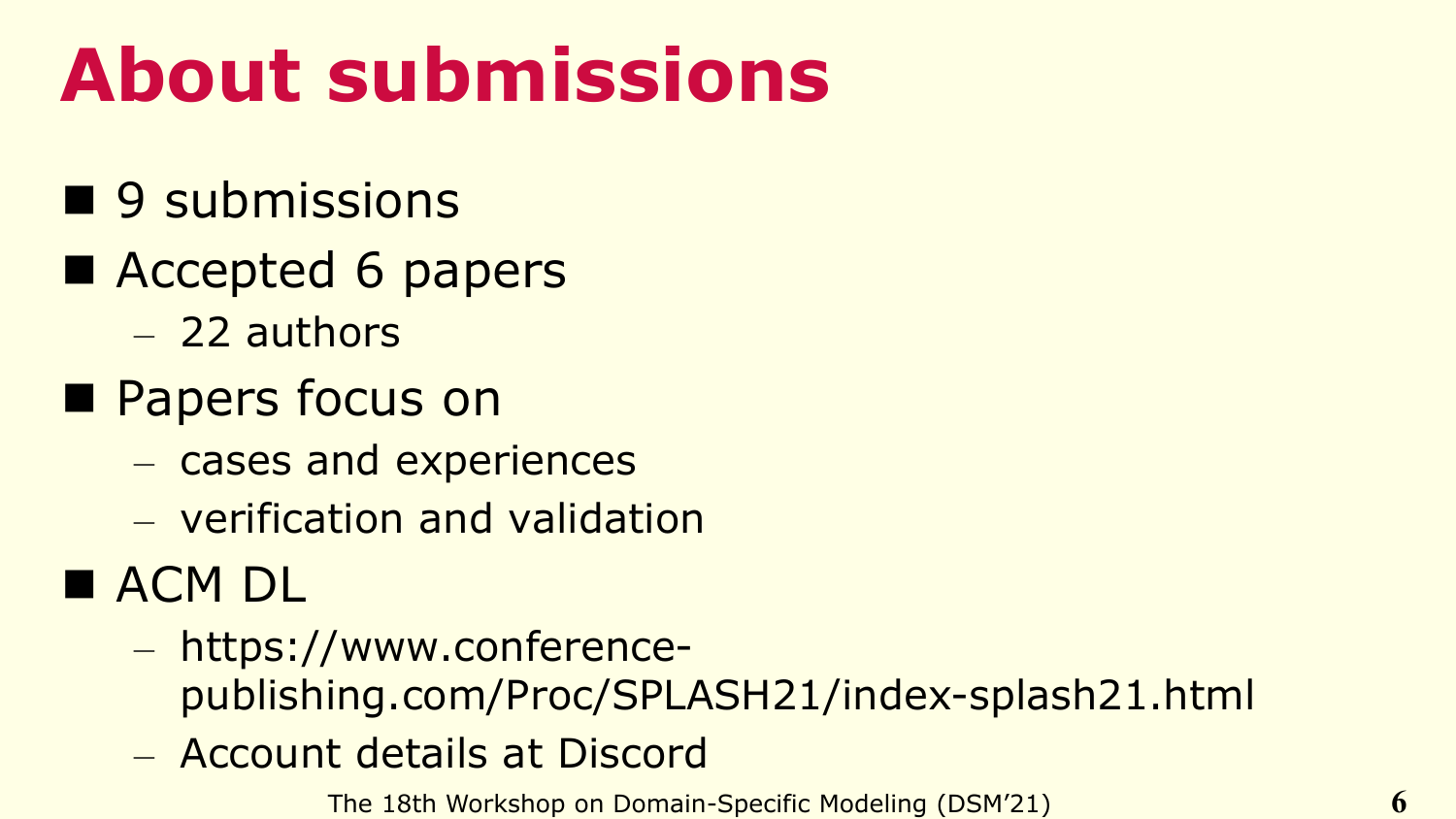### **DSM'21 PC**

- Ankica Barisic, Université Côte d'Azur, INRIA, France
- Loli Burgueño, Open University of Catalonia, Spain
- Huseyin Ergin, Ball State University, USA
- Steven Kelly, MetaCase, Finland
- Hourieh Khalajzadeh, Monash University, Australia
- Juan de Lara, Autonomous University of Madrid, Spain
- Henrik Lönn, Volvo Technology, Sweden
- Ramin Tavakoli Kolagari, TH Nuremberg, Germany
- Naoyasu Ubayashi, Kyushu University, Japan
- Mert Özkaya, Yeditepe University, Turkey

#### **Organizing committee:**

- **Jeff Gray, University of Alabama, USA**
- Matti Rossi, Aalto University School of Business, Finland
- Jonathan Sprinkle, Vanderbilt University, USA
- Juha-Pekka Tolvanen, MetaCase, Finland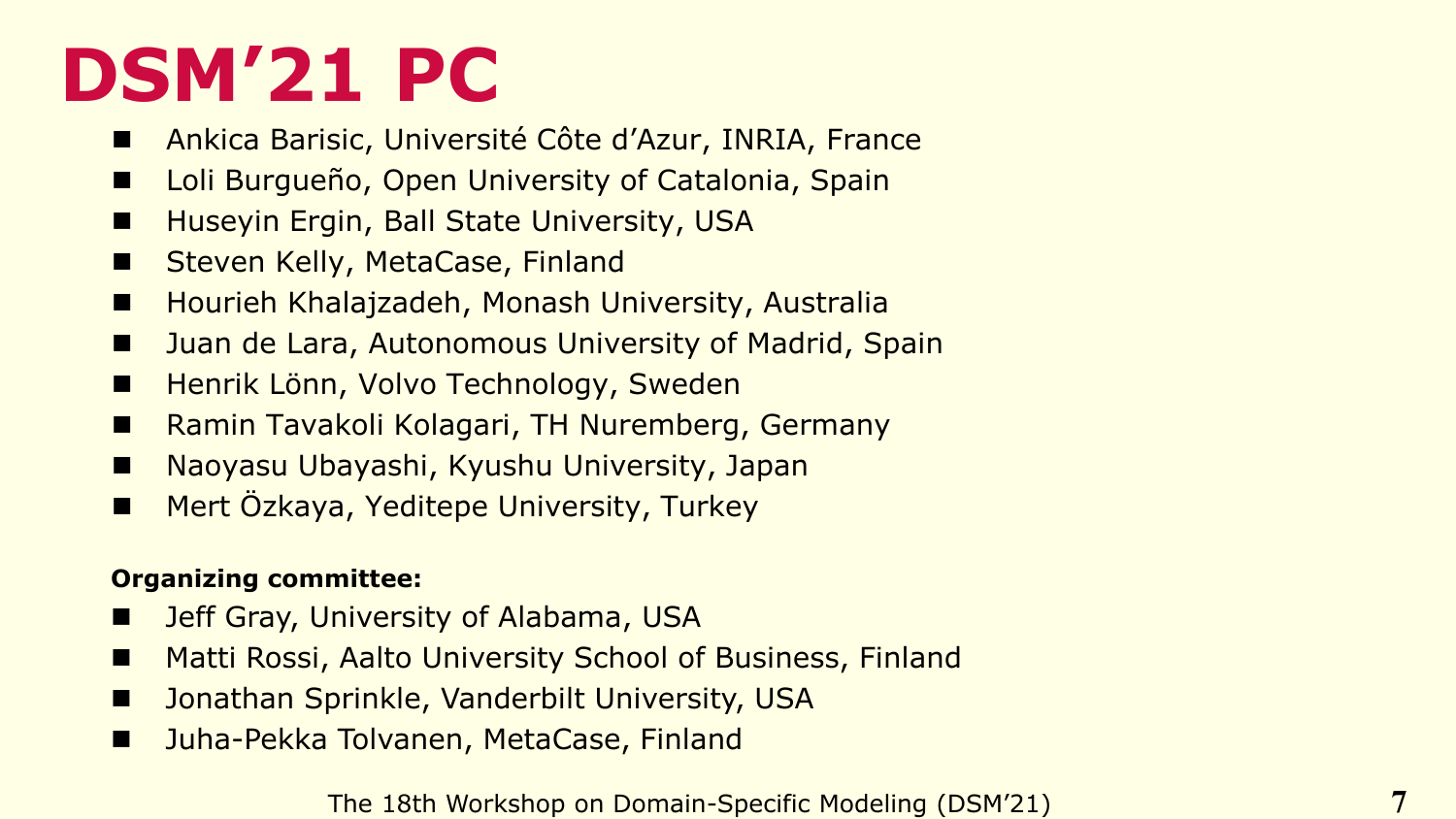## **Schedule and format**

- $\Box$  09:00 Overview and introductions
- 09:20 Paper presentations: Cases
- $\blacksquare$  10:20 Break
- 10:50 Paper presentations: V&V, tooling
- $\blacksquare$  11:50 Discussion
- $\blacksquare$  12:10 Closing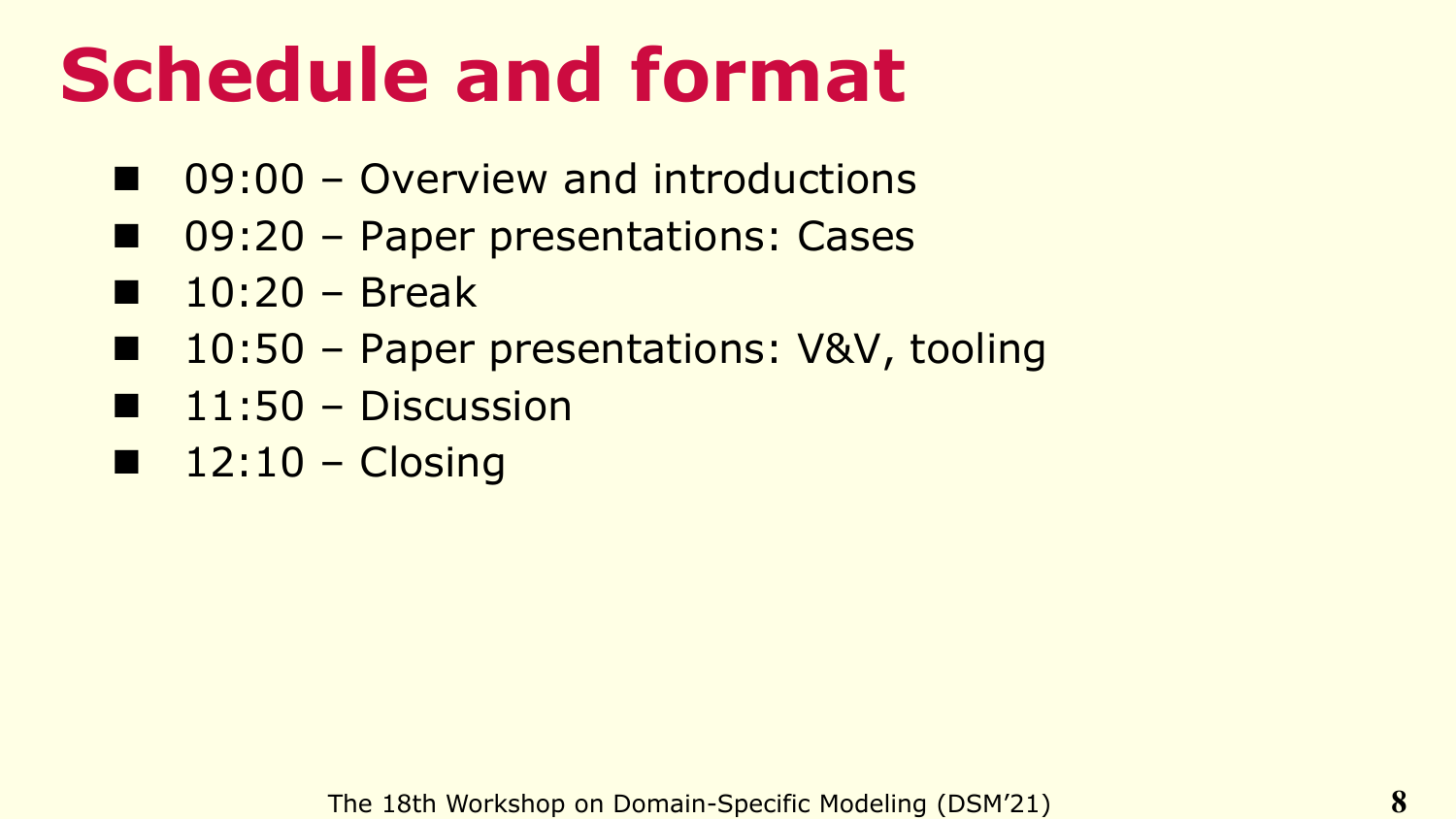### **Program**

#### 9:00 **Introduction**

#### **Papers on cases and experiences**

- 9:20 MOLEGA: Modeling Language for Educational Card Games Kaylynn Borror, Eric Rapos
- 9:40 PrintTalk: a Constraint-based Imperative DSL for 3D Printing Jef Jacobs, Jens Nicolay, Christophe De Troyer, Wolfgang De Meuter
- 10:00 Industrial Experiences With the Evolution of a DSL Mathijs Schuts, Marco Alonso, Jozef Hooman
- 10:20 Break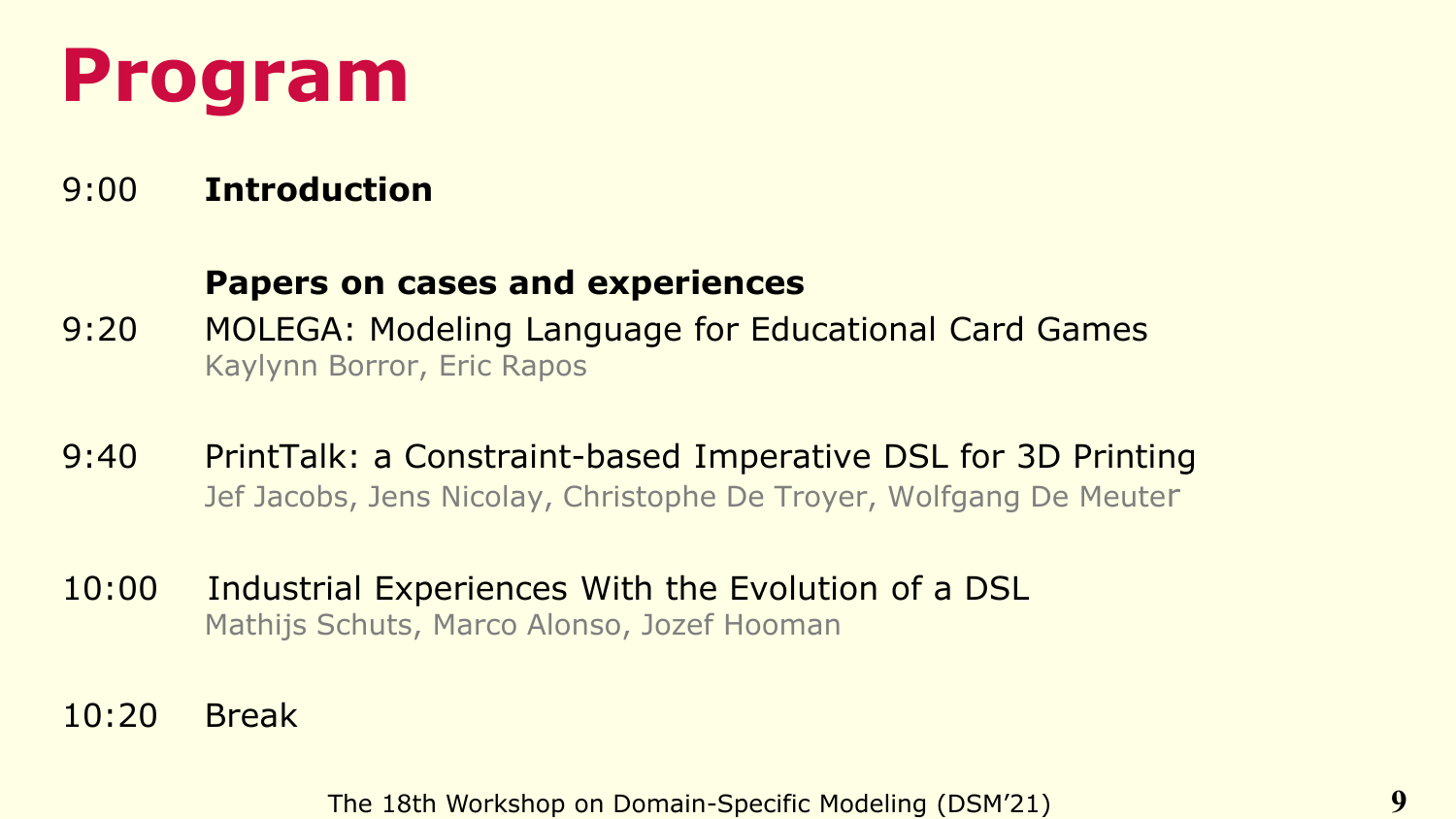### **Program**

#### **Papers on verification and validation, tooling**

- 10:50 Co-designing DSL Quality Assurance Measures for and with Nonprogramming Experts Holger Borum, Christoph Seidl, Peter Sestoft
- 11:10 Integration of Modeling and Verification for System Model Based on KARMA Language Jie Ding, Michael Reniers, Jinzhi Lu, Guoxin Wang, Lei Feng, Dimitris Kiritsis
- 11:30 Differential-FORMULA: Towards a Semantic Backplane for Incremental Modeling Qishen Zhang, Daniel Balasubramanian, Tamas Kecskes, Janos Sztipanovits

#### 11:50 **Discussion and summary**